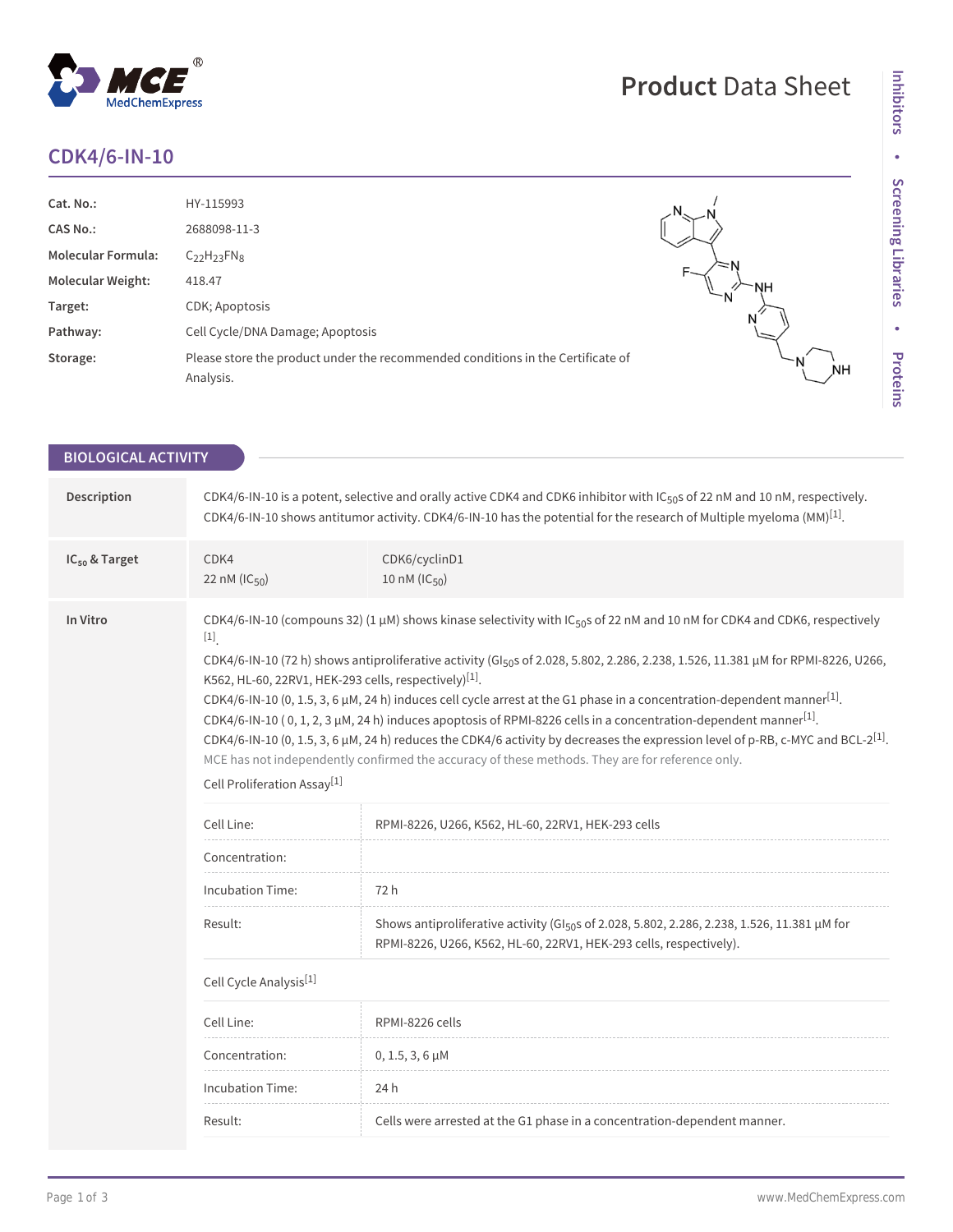#### Apoptosis Analysis[1]

| Cell Line:       | RPMI-8226 cells                                                                        |
|------------------|----------------------------------------------------------------------------------------|
| Concentration:   | $0, 1.5, 3, 6 \mu M$                                                                   |
| Incubation Time: | 24 h                                                                                   |
| Result:          | Reduced the CD4/K activity by decreased the expression level of p-RB, c-MYC and BCL-2. |

**In Vivo** CDK4/6-IN-10 (1000, 5000, 10000 mg/kg; p.o.) shows safety profile with LD50 much higher than 10,000 mg/kg[1] . CDK4/6-IN-10 (10 mg/kg; p.o.) shows oral bioavailability (F=51%) in SD rats<sup>[1]</sup>.

CDK4/6-IN-10 (100, 200 mg/kg; p.o., once a day for 19 days) shows antitumor potency and favorable safety profile $^{[1]}$ . Pharmacokinetic Parameters of CDK4/6-IN-10 in SpragueeDawley rats<sup>[1]</sup>.

| Compd | Admin. |     | $C_{\text{max}}$ $AUC_{0-t}$<br>(ng/mL) (h·ng/mL) |     | $MRT_{0-t}$ (h) $T_{max}$ (h) $t_{1/2}$ (h) |     | $CL$ (mL/h/kg) | F(% )  |
|-------|--------|-----|---------------------------------------------------|-----|---------------------------------------------|-----|----------------|--------|
|       | I.V.   | 355 | 960                                               | 5.9 | 0.033                                       | 8.9 | 641            | $\sim$ |
|       | p.o.   | 257 | 4,878                                             |     |                                             |     |                | 51     |

### SpragueeDawley rats, 10 mg/kg, p.o.

MCE has not independently confirmed the accuracy of these methods. They are for reference only.

| Animal Model:   | $ICR$ mice $[1]$                                                    |
|-----------------|---------------------------------------------------------------------|
| Dosage:         | 1000, 5000, 10000 mg/kg                                             |
| Administration: | p.o.                                                                |
| Result:         | Showed safety profile with $LD_{50}$ much higher than 10,000 mg/kg. |
|                 |                                                                     |

| Animal Model:   | SpragueeDawley rats[1]                                           |  |
|-----------------|------------------------------------------------------------------|--|
| Dosage:         | $10 \frac{\text{mg}}{\text{kg}}$                                 |  |
| Administration: | p.o.                                                             |  |
| Result:         | Showed oral bioavailability (F=51%).                             |  |
|                 |                                                                  |  |
| Animal Model:   | BALB/c nude mice (6-8 weeks) (MM xenograft model) <sup>[1]</sup> |  |
| Dosage:         | 100, 200 mg/kg                                                   |  |
| Administration: | p.o., once a day, 19 days                                        |  |
| Result:         | Showed antitumor potency and favorable safety profile.           |  |

## **REFERENCES**